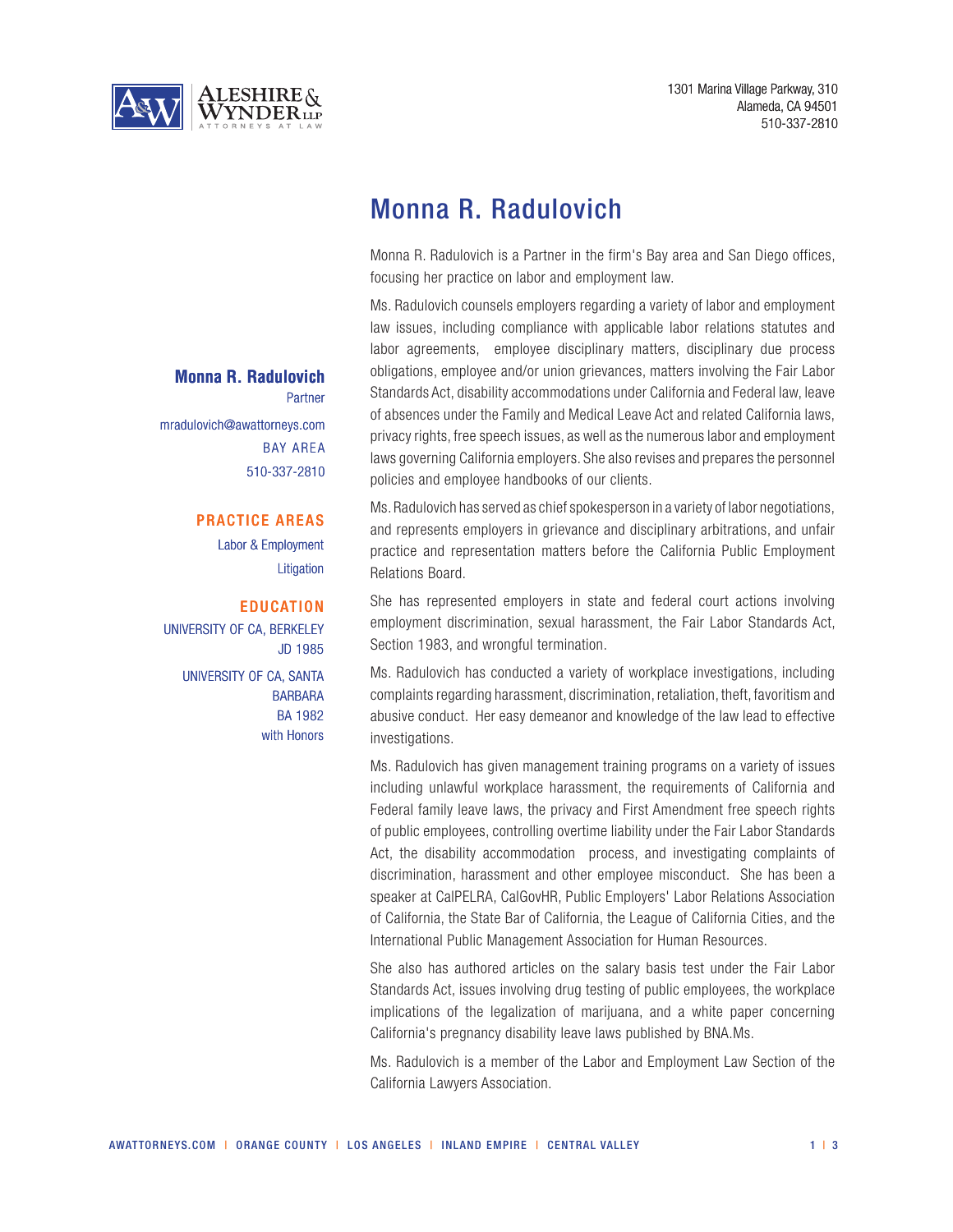

ADMISSIONS State Bar of California

AFFILIATIONS

Association

US District Court, Northern, CA

Labor and Employment Law Section of the California Lawyers  1301 Marina Village Parkway, 310 Alameda, CA 94501 510-337-2810

# Monna R. Radulovich

*Representative Matters:*

Workplace Investigations

Conducted numerous workplace investigations, including complaints regarding sexual harassment, gender discrimination, race discrimination and harassment, sexual orientation harassment, disability discrimination and harassment, retaliation, abusive conduct, favoritism, and other violations of agency policies

Labor Negotiations

- Chief spokesperson in labor negotiations in which agreements were reached successfully with bargaining units represented by LIUNA, SEIU and a local employee association
- Conducted meet and confers on behalf of public agencies on issues relating to changes instituted as a result of the COVID pandemic

Labor Relations and Administrative Proceedings

- Obtained pre-complaint dismissal of a PERB charge alleging unlawful union discrimination
- Obtained a pre-complaint dismissal of a PERB charge alleging an unlawful unilateral change
- Obtained dismissal of a union request that PERB seek injunctive relief relating to dispute between rival unions and alleged employer favoritism
- Obtained dismissal, pre-complaint, of a variety of PERB charges relating to a union recognition petition
- Obtained dismissal, after a PERB hearing, of alleged unilateral changes relating to health benefits and the elimination of the employer paid member contribution
- Successfully convinced PERB to seek injunctive relief concerning a strike that threatened public health and safety
- Obtained favorable rulings in disciplinary and grievance arbitrations

Labor and Employment Law Advice

Assisted public agency clients with day-to-day labor and employment issues, including:

- Responding to grievances under the labor agreement
- Meet and confer obligations
- Disability reasonable accommodation requests
- Interpretation of and compliance with applicable labor agreements
- Proposed employee discipline, including Skelly due process obligations
- Leave of absence requests